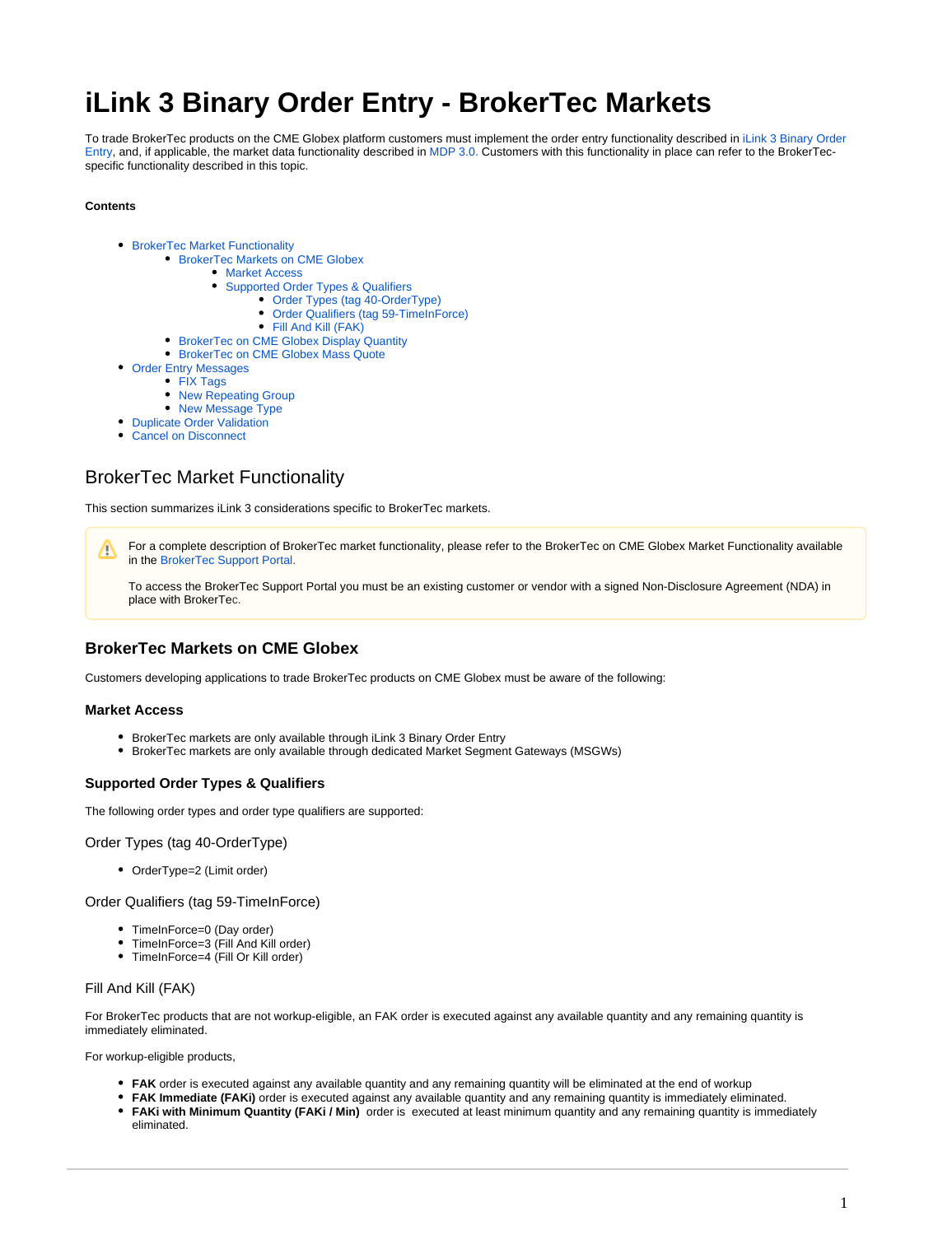FAKi is only applicable to Workup-eligible instruments

Λ

Ф

| <b>Order Type &amp; Qualifiers</b>            | <b>US Treasuries</b> | <b>US Repo</b> | <b>EU Repo</b> | UK Gilt | <b>EU EGB</b> |
|-----------------------------------------------|----------------------|----------------|----------------|---------|---------------|
| Limit                                         | Υ                    | Y              | Υ              | Υ       | Υ             |
| Fill And Kill (FAK)                           | Υ                    | Y              | Υ              | Υ       | Υ             |
| Fill And Kill Immediate (FAKi)                |                      | Y              |                |         |               |
| Fill And Kill with Min (FAK / Min)            | Y                    |                | Υ              | Υ       | Υ             |
| Fill And Kill Immediate with Min (FAKi / Min) |                      | Υ              |                |         |               |
| Fill Or Kill (FOK)                            | Υ                    | Y              | Y              | Υ       | Υ             |
| <b>Only Best</b>                              | Υ                    | Y              | Y              | Υ       | Υ             |
| <b>Passive Orders</b>                         |                      | Y              | Υ              |         |               |

The following order types and order type qualifiers are not supported for BrokerTec products.

- Market Protect (tag 40-OrderType=1)
- Market Limit (tag 40-OrderType=K)
- $\bullet$ Stop Protect (tag 40-OrderType=3)
- Stop Limit (tag 40-OrderType=4)  $\bullet$
- GTC (tag 59-TimeInForce=1)  $\bullet$
- GTD (tag 59-TimeInForce=6)

This table illustrates how to define order type and order qualifier:

| <b>Types of Orders</b>                  | <b>Tag 59</b>          | Tag 40         | Tag 18                  | <b>Tag 110</b>                        | Tag 5906                        | Order Type                            |
|-----------------------------------------|------------------------|----------------|-------------------------|---------------------------------------|---------------------------------|---------------------------------------|
|                                         | <b>TimeInFor</b><br>ce | OrdType        | <b>Execinst</b>         | <b>MinQty</b>                         | <b>ExecutionMode</b>            | <b>Combinations</b><br><b>Allowed</b> |
|                                         |                        |                |                         |                                       | (Passive vs<br>Aggressive)      |                                       |
| Limit                                   | 0(Day)                 | $\overline{2}$ | n/a                     | Optional: can also include<br>Min Qty | $P =$ Passive                   | AON, OB                               |
|                                         |                        |                |                         |                                       | A or $null = \text{Aggressive}$ |                                       |
| Fill And Kill (FAK)                     | $3$ (FAK)              | $\overline{2}$ | n/a                     | n/a                                   | $\overline{A}$                  | <b>OB</b>                             |
| <b>FAK Immediate (FAKi)</b>             | $3$ (FAK)              | $\overline{2}$ | 00000100 (not<br>held)  | n/a                                   | A                               |                                       |
| FAK Immediate w/ MinQty (FAKi /<br>Min) | 3 (FAK)                | $\overline{2}$ | 00000100 (not<br>held)  | $Qty > Min$ qty $> 0$                 | A                               |                                       |
| Fill Or Kill (FOK)                      | 4 (FOK)                | $\overline{2}$ | n/a                     | n/a                                   | A                               | <b>OB</b>                             |
| Only Best (OB)                          | 0(Day)                 | $\overline{2}$ | 00000010 (only<br>best) | n/a                                   | P or A                          | Limit, FAK, AON                       |
| All Or None (AON)                       | 0(Day)                 | $\overline{2}$ | 00000001 (AON)          | n/a                                   | P or A                          | Limit, OB                             |

For BrokerTec products, modification of orders from display quantity (tag 1138-DisplayQuantity >0) to non-display quantity (tag 1138- DisplayQuantity =0), and vice versa, is not allowed.

### <span id="page-1-0"></span>**BrokerTec on CME Globex Display Quantity**

Display Quantity is submitted via iLink 3 tag 1138-DisplayQty for the order to control the portion of the order's quantity that is displayed to the market. The display quantity is the quantity shown to the market as specified by the customer, gradually exposing the remaining quantity until the entire order quantity is depleted.

## <span id="page-1-1"></span>**BrokerTec on CME Globex Mass Quote**

The [Mass Quote](https://www.cmegroup.com/confluence/display/EPICSANDBOX/iLink+3+Mass+Quote) message is used for European Government Bonds (EGBs) only.

In the event of Unsolicited Quote Cancels, all resting quotes are cancelled on behalf of the Mass Quoted customers. The unsolicited cancel code is contained in [tag 9775-UnsolicitedCancelTypes](https://www.cmegroup.com/confluence/display/EPICSANDBOX/iLink+2+Tag+9775-UnsolicitedCancelTypes+Table+of+Values); the reason text will not be sent in the message.

Customers can also receive unsolicited Quote Acknowledgment messages in response to quote cancels due to a resting quantity that is less than the minimum allowed quantity (tag  $9775 = I$ ).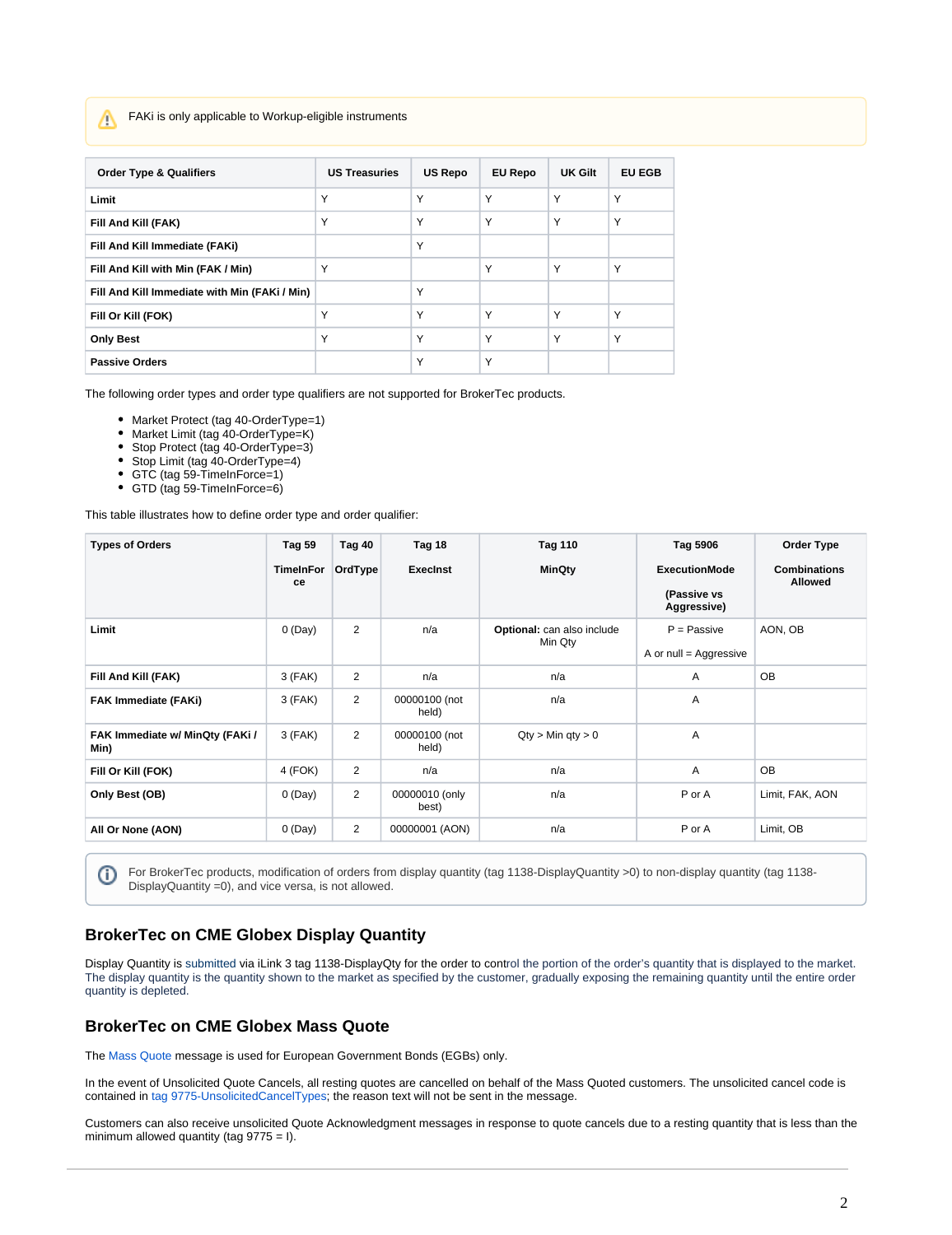More information regarding Mass Quotes for BrokerTec on CME Globex can be found in [CME Globex BrokerTec Market Functionality](https://support.nex.com/Repository/omnet-api/integrationofbrokertecontocmeglobex/marketfunctionality/).

## <span id="page-2-0"></span>Order Entry Messages

The following sections contain the tag-level client system messaging impacts that must be accommodated in order to trade BrokerTec products on CME Globex.

## <span id="page-2-1"></span>**FIX Tags**

The following new FIX tags will be added for BrokerTec markets:

- Tag 18-Execlnst
- Tag 5906-ExecutionMode
- Tag 6881-Managed
- Tag 9373-LiquidityProvision Tag 5409-ShortSaleType

| Tag  | Field<br>Name     | <b>Binary</b><br>Type | Binary<br>Length | Req | Value                                                                                                                                                                                                                                                                                                                                                                            | <b>Description</b>                                                                                                                                                                                                                                                                                                                                                                                                                                                                                                                                                                                                                                                                                                                                                                                                                                                                                                                                                                                                                                                                                                                                                                                                                                                                                                               |
|------|-------------------|-----------------------|------------------|-----|----------------------------------------------------------------------------------------------------------------------------------------------------------------------------------------------------------------------------------------------------------------------------------------------------------------------------------------------------------------------------------|----------------------------------------------------------------------------------------------------------------------------------------------------------------------------------------------------------------------------------------------------------------------------------------------------------------------------------------------------------------------------------------------------------------------------------------------------------------------------------------------------------------------------------------------------------------------------------------------------------------------------------------------------------------------------------------------------------------------------------------------------------------------------------------------------------------------------------------------------------------------------------------------------------------------------------------------------------------------------------------------------------------------------------------------------------------------------------------------------------------------------------------------------------------------------------------------------------------------------------------------------------------------------------------------------------------------------------|
| 18   | ExecInst          | ExecInst              | $\mathbf{1}$     | N   | <b>Bit 0:</b><br>(least<br>significant<br>bit) All Or<br>None<br>Bit 1: Only<br>Best<br>Bit 2: Not<br>Held<br>Bit<br>3: Reserve<br>d for future<br>use<br>Bit<br>4: Reserve<br>d for future<br>use<br>Bit<br>5: Reserve<br>d for future<br>use<br><b>Bit 6:</b><br>Reserved<br>for future<br>use<br><b>Bit 7:</b><br>(most<br>significant<br>bit) Reserv<br>ed for<br>future use | Instructions for order handling for fixed income markets.<br>Only Best may be applied to resting and aggressing orders and:<br>• Prevents submission of an order if the order's price is not equal to or better than the best price on the<br>book.<br>• Cancels an order from the book if a new order with a better price enters the queue.<br>• This order condition permits the order to be alone at the best price level or join other orders at the best<br>price level.<br>Not Held (applies only to US Repo) eliminates quantity remaining from an FaKi order (tag 59=3) and ensures<br>it will it not be included in a work-up session; however, the order can still trigger a work-up session.<br>AONs will have a separate book with a separate ISIN. The AON orders that cannot trade immediately can rest<br>in the AON book. They can only trade with AON orders on the other side of the AON book that have the SAME<br>PRICE and SAME QUANTITY.<br>Applicable only for BrokerTec Markets;<br>• should not be used for future and options markets (i.e. tag 18=00000000)<br>New orders submitted with tag 18 instructions for futures and options markets will be rejected with 35=j, except:<br>• Limit FAK orders submitted with Not Held instruction<br>• Market FAK orders submitted with Not Held instruction |
| 5906 | Execution<br>Mode | ExecMode              | $\mathbf{1}$     | N   | $A = Ag$<br>gress<br>ive<br>$\bullet$ P=Pa<br>ssive                                                                                                                                                                                                                                                                                                                              | Instruction for whether the order should rest on the book upon entry or match as an aggressor.<br>A Passive Order will rest in the market without executing unless matched with an Aggressive Order on the other<br>side.<br>An Aggressive Order will match against any other order on the opposite side.<br>Applicable for US & EU Repos.<br>New Orders submitted with tag $5906 = P$ will be rejected for futures and options markets.                                                                                                                                                                                                                                                                                                                                                                                                                                                                                                                                                                                                                                                                                                                                                                                                                                                                                         |
| 6881 | Managed<br>Order  | BooleanN<br>ULL       |                  | N   | ٠<br>0=Fa<br><b>Ise</b><br>$• 1 = Tr$<br>ue                                                                                                                                                                                                                                                                                                                                      | Boolean: flags a managed order.<br>Applicable only to Repo fixed income markets.<br>New Orders submitted with tag $6881 = 1$ will be rejected for futures and options markets.                                                                                                                                                                                                                                                                                                                                                                                                                                                                                                                                                                                                                                                                                                                                                                                                                                                                                                                                                                                                                                                                                                                                                   |
| 9373 | LiquidityF<br>lag | BooleanN<br>ULL       | $\mathbf{1}$     | N   | $0 = Fa$<br>٠<br>lse<br>1=Tr<br>ue                                                                                                                                                                                                                                                                                                                                               | Indicates if an order was submitted for market making obligation as required for MiFID.<br>Applicable only for EU fixed income markets.                                                                                                                                                                                                                                                                                                                                                                                                                                                                                                                                                                                                                                                                                                                                                                                                                                                                                                                                                                                                                                                                                                                                                                                          |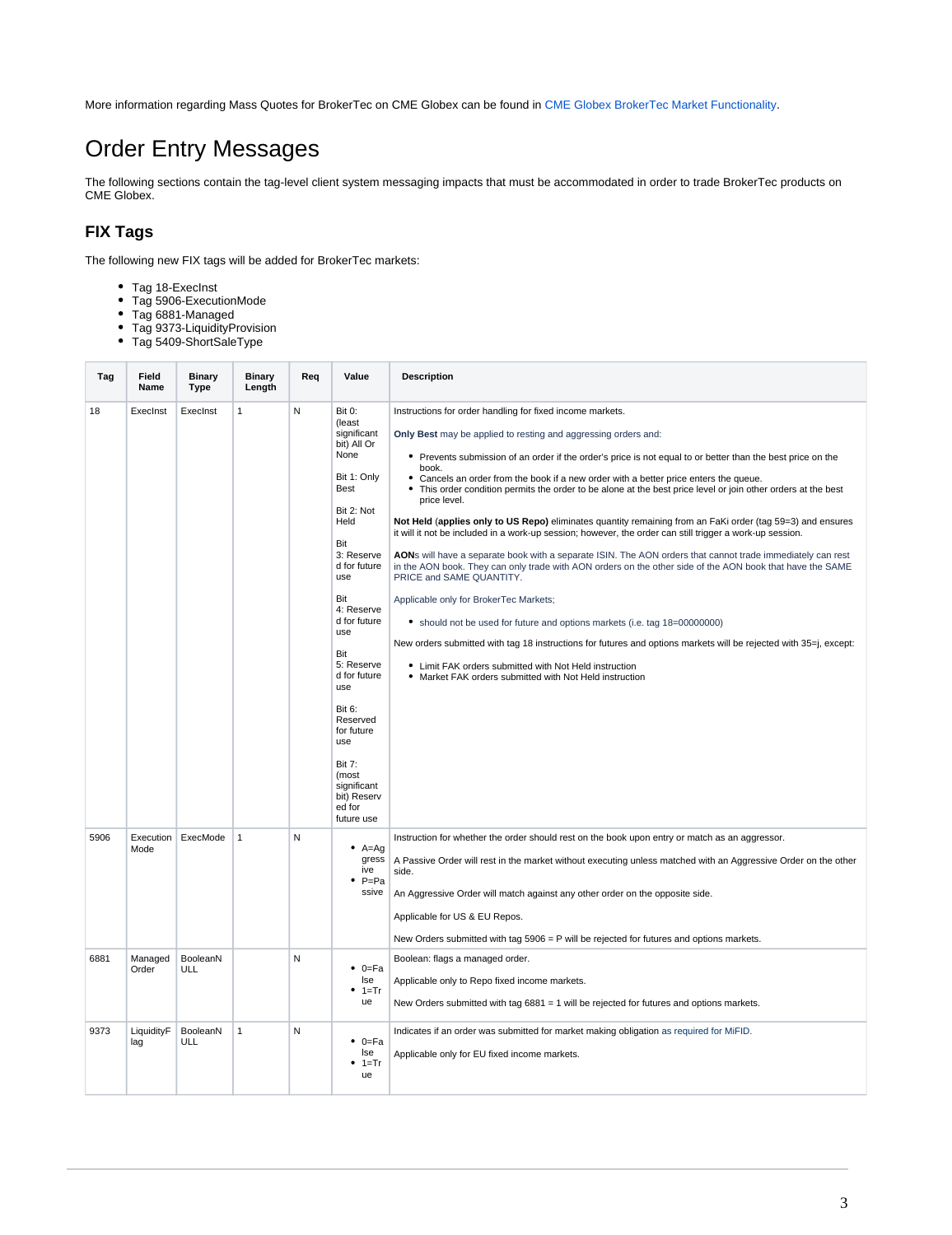| 5409 | ShortSale<br>Type | ShortSaleT<br>ype | N | $0 = Long$<br>Sell<br>$1 =$ Short<br>Sale With<br>No.<br>Exemption<br>(SESH)<br>$2 =$ Short<br>Sale With<br>Exemption<br>(SSEX)<br>3=Undisclo | Indicates the type of short sale on Sell orders only as required for MiFID.<br>Should not be used for Buy orders.<br>Applicable only for EU fixed income markets.<br>Note<br>The Short-Selling Field is only required from Participants when BrokerTec EU has a regulatory<br>obligation (pursuant to Article 26(5) of MiFIR) to conduct transaction reporting on behalf of the<br>Participant. This obligation only applies to BrokerTec EU when the relevant participant is exempt<br>from MiFIR (typically non-EEA firms, corporate entities or certain asset managers). Please reach<br>out to TradingVenueCompliance@cmegroup.com for quidance. |
|------|-------------------|-------------------|---|-----------------------------------------------------------------------------------------------------------------------------------------------|------------------------------------------------------------------------------------------------------------------------------------------------------------------------------------------------------------------------------------------------------------------------------------------------------------------------------------------------------------------------------------------------------------------------------------------------------------------------------------------------------------------------------------------------------------------------------------------------------------------------------------------------------|
|      |                   |                   |   | sed Sell<br>(Informatio<br>n not<br>available -<br>UNDI)                                                                                      |                                                                                                                                                                                                                                                                                                                                                                                                                                                                                                                                                                                                                                                      |

These new tags will be added to the following iLink messages:

- New Order Single
- Order Cancel Replace Request
- Order Cancel Request
- Order Mass Action Request
- Order Mass Action Report
- Mass Quote
- Quote Cancel
- Mass Quote Acknowledgment
- Quote Cancel Acknowledgment
- Execution Report Status
- Execution Report Reject
- Execution Report New
- Execution Report Elimination
- Execution Report Modify
- Execution Report Cancel
- Order Cancel Reject
- Order Cancel Replace Reject

ന

- Execution Report Trade Outright
- Execution Report Trade Spread
- Execution Report Trade Addendum Outright
- Execution Report Trade Addendum Spread

All fields may not be applicable to all messages—for example, Order Cancel Request has only tag 9373-Liquidity Flag added.

The following tags relate to Workup functionality:

Tag 820-TradeLinkID and Tag 7191-Ownership will be added to the Execution Report - Trade Outright message for US Repos:

| Tag  | <b>Field Name</b> | <b>Binary Type</b> | <b>Binary Length</b> | Rea | <b>Description</b>                                                                                                                                                                                                                                                                                                                          |
|------|-------------------|--------------------|----------------------|-----|---------------------------------------------------------------------------------------------------------------------------------------------------------------------------------------------------------------------------------------------------------------------------------------------------------------------------------------------|
| 820  | TradeLinkID       | UInt32NULL         | 4                    | N   | Contains the workup ID; unique per instrument per day.                                                                                                                                                                                                                                                                                      |
| 7191 | Ownership         | Uint <sub>8</sub>  |                      | N   | Specifies the owner of the work up private phase.<br>$\bullet$ 0 – Aggressive owner included in workup<br>• 1 – Passive owner included in workup<br>• $2 -$ Aggressive owner fill price from order excluded from workup during sweep<br>• 3 – Passive owner fill price from order excluded from workup during sweep<br>• 9 - Not Applicable |

Customers can leverage the following tags to detect whether they are aggressive or passive owners of the workup without waiting for the market data security status message.

- tag 7191-Ownership
- tag 1057-AggressorIndicator
- tag 820-TradeLinkID

More information regarding Workup functionality can be found in the [CME Globex BrokerTec Market Functionality.](https://go.cmegroup.com/e/502091/cmeglobex-marketfunctionality-/25tc7t5/576510222?h=2TfN2-D45_Idatn94zpMwMhSWxe4S2qaQE6WAHPaFOc)

The following tags are required for all EU fixed income products, but optional for CME Group futures and options.

Tag 5290-Executor and tag 36023-IDMShortcode are added to the Party Details Definition Request, Party Details Definition Request Acknowledgment, and Party Details List Report messages.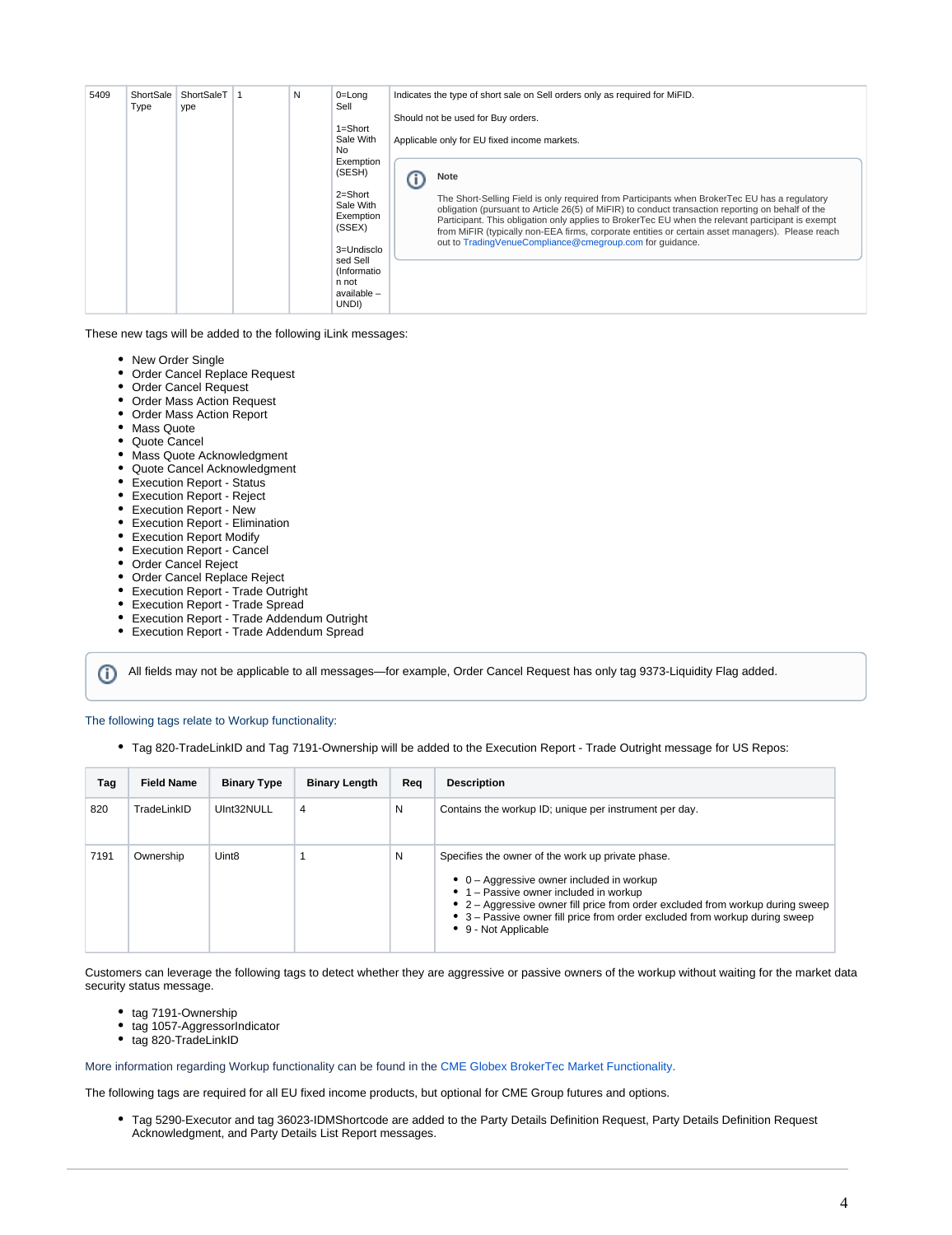CME Globex will validate the Exceutor and IDMShortCode presence, and reject if tag 5290 and/or tag 36023 is not a registered value for all iLink 3 BrokerTec EU application messages, except Order Cancel, Order Mass Cancel, and Quote Cancel messages.

Tag 5290 and tag 36023 will be accepted and acknowledged if sent on Order Cancel, Order Mass Cancel, and Quote Cancel messages. If not populated on these message types, the message will be accepted and acknowledged with the values as follows:

| Tag 5290 (Executor) and/or Tag 36023 (IDMShortcode) | <b>Expected Behavior</b> | <b>Acknowledge Value</b>                                                                            |
|-----------------------------------------------------|--------------------------|-----------------------------------------------------------------------------------------------------|
| Not present                                         | Accept                   | • For Cancel message - Value from the resting order<br>• For Mass Cancel/Quote Cancel message - N/A |
| Present with an unregistered value                  | Reject                   | N/A                                                                                                 |
| Present with a registered value                     | Accept                   | Value from Cancel/Mass Cancel/Quote Cancel message                                                  |

The short codes are part of the Party Details Definition. Pre-registered cancel acknowledgement contains tag 1505-PartyDetailsListRequestID from the original order submission.

If the pre-registered cancel request contains different tag 1505-PartyDetailsListRequestID, the short code may not match with tag 1505- PartyDetailsListRequestID from the cancel acknowledgement. In this case, customers must be aware the cancel is accepted and acknowledged with the value from cancel request.

For example, given that PartyDetailID 1 and PartyDetailID 2 belong to the same session and firm:

- PartyDetailID 1 with executor **EXEC1** and IDMShortCode IDM1
- PartyDetailID 2 with executor **EXEC2** and IDMShortCode IDM2

If customer submits new order with PartyDetailID = 1, and cancel this same order with PartyDetailID = 2, CME Globex will return PartyDetailID = 1 on the cancel acknowledgement.

Messages missing the tags or containing an unregistered value will be rejected with:

- Business Reject message with tag 380=5 (required field missing) and
	- Tag 58='Tag 5290 (Executor) required field missing'
	- Tag 58='Tag 36023 (IDMShortCode) required field missing'
	- Tag 58='Tag 5290 (Executor) not registered'
	- Tag 58='Tag 36023 (IDMShortCode) not registered

Tag 5290-Executor and tag 36023-IDMShortcode are available in New Release for customer testing. To facilitate client development and certification, in New Release the presence of these tags will be validated but the values are not required to be registered.

| Tag   | <b>Field</b><br>Name    | <b>Binary</b><br>Type | <b>Binary</b><br>Length | Rea | <b>Description</b>                                                                                                                                                                                                                                                                             |
|-------|-------------------------|-----------------------|-------------------------|-----|------------------------------------------------------------------------------------------------------------------------------------------------------------------------------------------------------------------------------------------------------------------------------------------------|
| 5290  | Executor                | ulnt64NU<br>-LL       | 8                       | N   | Will be populated with the MIFID short code for the person or algo responsible for the execution of the order<br>within firm. Short Code will be referring to a person or algo which will be mapped to National ID or Algo at<br>reporting time.<br>Applicable for EU BrokerTec and EBS MiFID. |
| 36023 | <b>IDMShor</b><br>tcode | ulnt64NU<br>LL        | 8                       | N   | Represents the MIFID Short Code of the Investment Decision Maker.<br>Applicable for EU BrokerTec and EBS MiFID.                                                                                                                                                                                |

Tag 5677-SourceRepoID and Tag 37715-MaxNoOfSubstitutions will be added to the Security Definition Request and Security Definition Response messages:

| Tag   | <b>Field Name</b>        | <b>Binary</b><br>Type | <b>Binary</b><br>Length | Rea | <b>Description</b>                                                                             |
|-------|--------------------------|-----------------------|-------------------------|-----|------------------------------------------------------------------------------------------------|
| 37715 | MaxNoOfSubstitutio<br>ns | ulnt8NULL             |                         | Ν   | Max number of substitutions allowed. The value '0' indicates substitutions are not<br>allowed. |
| 5677  | SourceRepolD             | Int32NULL             |                         | Ν   | Represents the source Repo instrument on which the new custom Repo should be<br>modeled.       |

## <span id="page-4-0"></span>**New Repeating Group**

A new repeating group for MIFID reporting will be added to the following messages:

- Party Details Definition Request
- Party Details Definition Request Acknowledgment
- Party Details List Report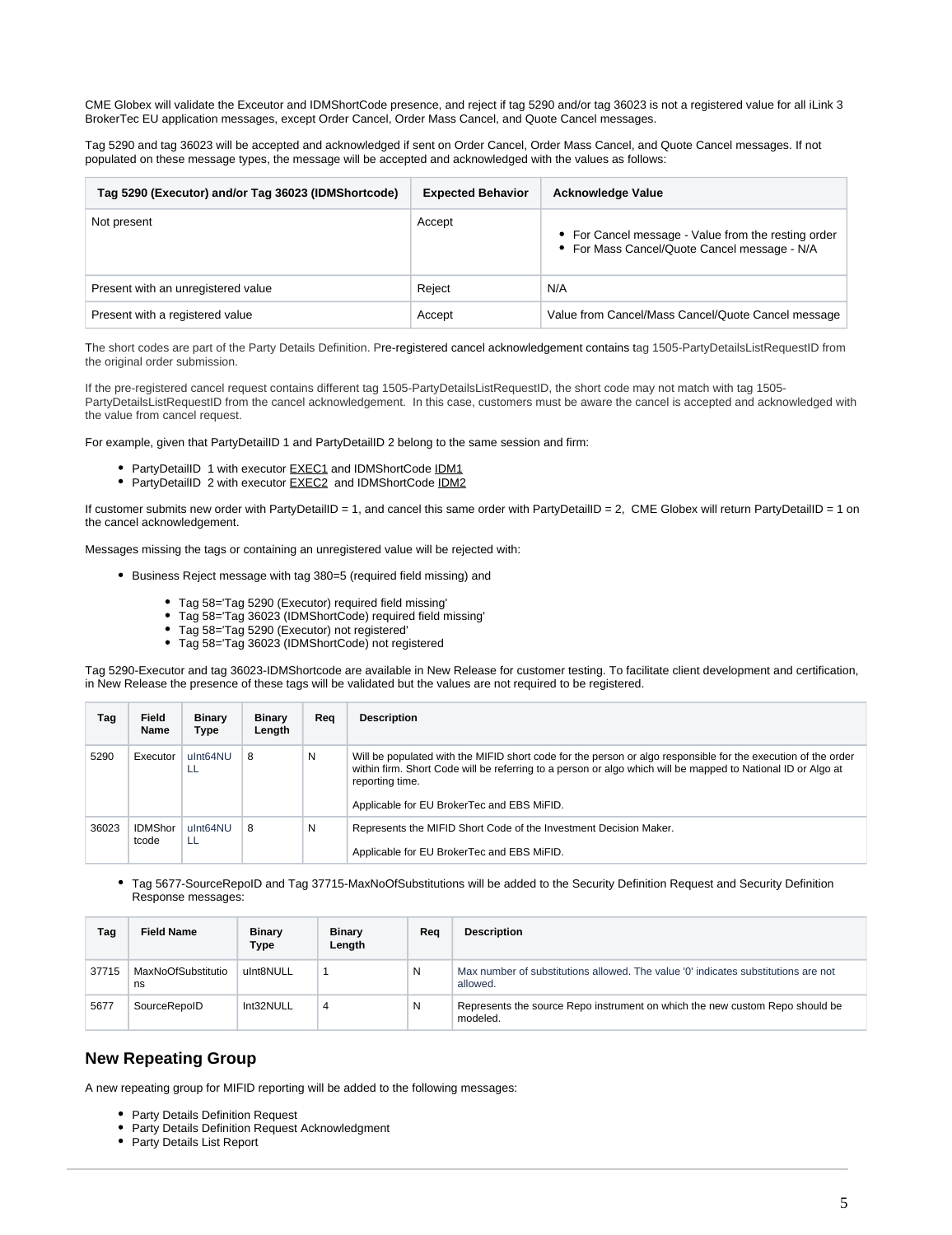| Tag  | Name                        | <b>Binary</b><br>Type | <b>Binary</b><br>Length | Reg | Enumeration                                                                         | <b>Description</b>                                                                                                                                                                                                                                                            |
|------|-----------------------------|-----------------------|-------------------------|-----|-------------------------------------------------------------------------------------|-------------------------------------------------------------------------------------------------------------------------------------------------------------------------------------------------------------------------------------------------------------------------------|
| 2668 | NoTrdRegPu<br>blications    | groupSize             | 3                       | N   |                                                                                     | Number of regulatory publication rules in repeating group<br>Used to indicate that an ESCB customer can exempt from<br>disclosure any activity that is related to central banking<br>activity<br>Should always be "1" if used; otherwise set to '0'                           |
| 2669 | TrdRegPubli<br>cationType   | ulnt <sub>8</sub>     |                         | Y   | 2=Exempt from Publication                                                           | Specifies the type of regulatory trade publication<br>Additional reasons for the publication type will be specified<br>in tag 2670-TrdRegPublicationReason<br>Represents allowable exemptions for the post-trade<br>publication of trade transactions<br>Should always be "2" |
| 2670 | TrdRegPubli<br>cationReason | ulnt <sub>8</sub>     |                         | Y   | 12=Exempted due to European System<br>of Central Banks (ESCB) policy<br>transaction | Additional reason for trade publication type specified in tag<br>2669-TrdRegPublicationType (2669)<br>Reasons may be specific to regulatory trade publication<br>rules<br>Should always be "12"                                                                               |

A new repeating group will be added to the following message types to support binary trade reporting:

- Execution Report Trade Outright
- Execution Report Trade Spread
- Execution Report Trade Spread Leg

| Tag | Name                      |   | <b>Reg Binary</b><br>Type | <b>Binary</b><br>Length | <b>Description</b>                                                                                                                  |
|-----|---------------------------|---|---------------------------|-------------------------|-------------------------------------------------------------------------------------------------------------------------------------|
|     | 1795 NoOrderEvents        | N | groupSize                 | 3                       | Number of fills which comprise fill quantity                                                                                        |
|     | 1799 OrderEventPx         | Y | PRICE <sub>9</sub>        | 8                       | Refers to the fill price; same as tag 31-LastPx                                                                                     |
|     | 1802 OrderEventText       | N | String5                   | 5                       | Will not be present for BrokerTec US; Will be populated with the firm ID of the opposite order for<br>BrokerTec EU bilateral trades |
|     | 1797 OrderEventExe<br>cID | Y | ulnt32                    | 4                       | This is a unique ID which ties together a specific fill between two orders; It will be unique per instrument<br>per day             |
|     | 1800 OrderEventQTY   Y    |   | ulnt32                    | 4                       | Refers to the specific fill quantity between this order and the opposite order                                                      |
|     | 1796 OrderEventType Y     |   | OrderEvent<br>Tye         |                         | The type of event affecting an order<br>4=Partially Filled<br>$• 5 =$ Filled                                                        |
|     | 1798 OrderEventRea<br>son |   | ulnt <sub>8</sub>         |                         | Action that caused the event to occur. 100=Binary Trade Reporting                                                                   |

For more information please see also: [iLink 3 STP Reconciliation.](https://www.cmegroup.com/confluence/display/EPICSANDBOX/iLink+3+STP+Reconciliation)

A new repeating group will be added to the following message types to support Trade Cancel and Trade Adjustments:

- Execution Report Trade Addendum Outright
- Execution Report Trade Addendum Spread
- Execution Report Trade Addendum Spread Leg

| Taq∣     | Name                 |   | <b>Red Binary Type</b> | <b>Binary</b><br>Length | <b>Description</b>                                                                                                                  |
|----------|----------------------|---|------------------------|-------------------------|-------------------------------------------------------------------------------------------------------------------------------------|
| 17<br>95 | <b>NoOrderEvents</b> | N | groupSize              | 3                       | Number of fills which comprise fill quantity                                                                                        |
| 17<br>99 | OrderEventPx         |   | PRICE <sub>9</sub>     | 8                       | For Trade Cancel, refers to price of the canceled trade.<br>For Trade Correction, refers to the new fill price.                     |
| 18<br>02 | OrderEventText       | N | String <sub>5</sub>    | 5                       | Will not be present for BrokerTec US; Will be populated with the firm ID of the opposite order for<br>BrokerTec EU bilateral trades |
| 17<br>97 | OrderEventExecID     |   | ulnt32                 | 4                       | This is a unique ID which ties together a specific fill between two orders; It will be unique per<br>instrument per day             |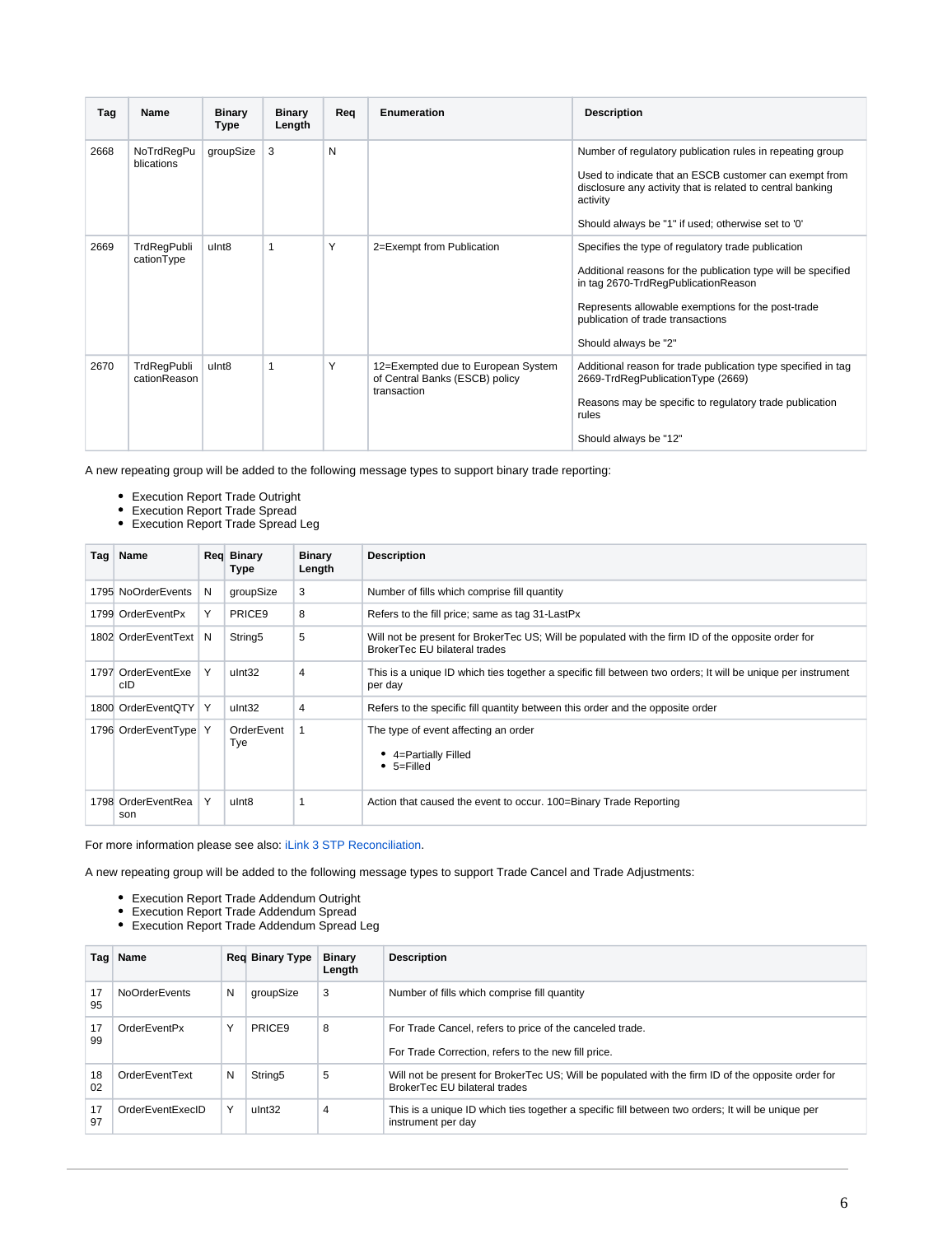| 18<br>00 | <b>OrderEventQTY</b>         | Y  | ulnt32                   | 4 | Refers to the specific fill quantity between this order and the opposite order                                                                                                                                                                                         |
|----------|------------------------------|----|--------------------------|---|------------------------------------------------------------------------------------------------------------------------------------------------------------------------------------------------------------------------------------------------------------------------|
| 17<br>96 | OrderEventType               | Υ  | <b>TradeAdden</b><br>dum |   | The type of event affecting an order<br>4=Partially Filled<br>$• 5 =$ Filled<br>• 100=Trade Cancel<br>• 101=Trade Correction                                                                                                                                           |
| 17<br>98 | OrderEventReason             | Υ  | ulnt8                    |   | Action that caused the event to occur. 100=Binary Trade Reporting                                                                                                                                                                                                      |
| 65<br>55 | OriginalOrderEventE<br>xecID | N. | ulnt32NULL               | 4 | Contains the previous tag 1797-OrderEventExecID value of the trade being adjusted or busted.<br>Will not be present on the following message types<br>• Execution Report Trade Outright<br><b>Execution Report Trade Spread</b><br>• Execution Report Trade Spread Leg |

The following fields are required for CME Group futures and options, but optional for BrokerTec products:

- tag 1693-PartyDetailRole=24 (Customer Account)
	- For [New Order Single](https://www.cmegroup.com/confluence/display/EPICSANDBOX/iLink+3+New+Order+-+Single), [Order Cancel Replace Request,](https://www.cmegroup.com/confluence/display/EPICSANDBOX/iLink+3+Order+Cancel+Replace+Request) and [Mass Quote](https://www.cmegroup.com/confluence/display/EPICSANDBOX/iLink+3+Mass+Quote), message is rejected if Account field is present
	- but populated only with spaces.
	- Will be ignored if present for [Order Cancel Request](https://www.cmegroup.com/confluence/display/EPICSANDBOX/iLink+3+Order+Cancel+Request).
	- Account modification will **not** cause BrokerTec order to lose priority
- tag 582-CTI Code
- tag 1816-ClearingAccountType
- tag 1031-CustOrderHandlingInst

The following fields are required for BrokerTec products. iLink3 will reject BrokerTec messages when these tags are not populated, even though they are not a regulatory requirement for BrokerTec markets.

- tag 1693-PartyDetailRole=118 (Operator)  $\bullet$
- tag 5392-SenderID
- tag 9537-Location

### <span id="page-6-0"></span>**New Message Type**

Λ

#### [Execution Acknowledgement Message \(35=BN\)](https://www.cmegroup.com/confluence/display/EPICSANDBOX/iLink+3+Execution+Acknowledgment)

The Execution Report Acknowledgment message notifies CME Globex that a particular fill has either been accepted or rejected by a counterparty for EU bilateral trades.

More information regarding Bilateral Accept/Reject Trading can be found in the "CME Globex BrokerTec Market Functionality" document, which is available in the [BrokerTec Support Portal](https://support.brokertec.com/Repository/omnet-api/integrationofbrokertecontocmeglobex).

## <span id="page-6-1"></span>Duplicate Order Validation

This topic provides information about iLink 3 duplicate order check. The Securities Exchange Act Rule 15c3-5 – Risk Management Controls for Brokers or Dealers with Market Access requires that financial risk management controls and supervisory procedures be reasonably designed to systematically limit the financial exposure of the broker- dealer that could arise as a result of market access. The iLink 3 duplicate order check is designed to address this risk by:

- Supporting valid trading activity, and
- Preventing the entry of erroneous orders by rejecting orders that that indicate duplicative orders over a short period of time

The duplicate order check functionality is only applicable to BrokerTec US and not BrokerTec EU.Λ

To protect market participants from the negative effects of erroneous orders messaging, CME Globex has implemented the duplicate order check for iLink 3 Binary Order Entry as described below.

Message submitted by the client system on an iLink 3 session are monitored by the number of duplicate messages sent over a predefined time interval with the same:

- Tag 35-MsgType
- Tag 48-SecurityID
- Tag 54-Side
- Tag 44-Price